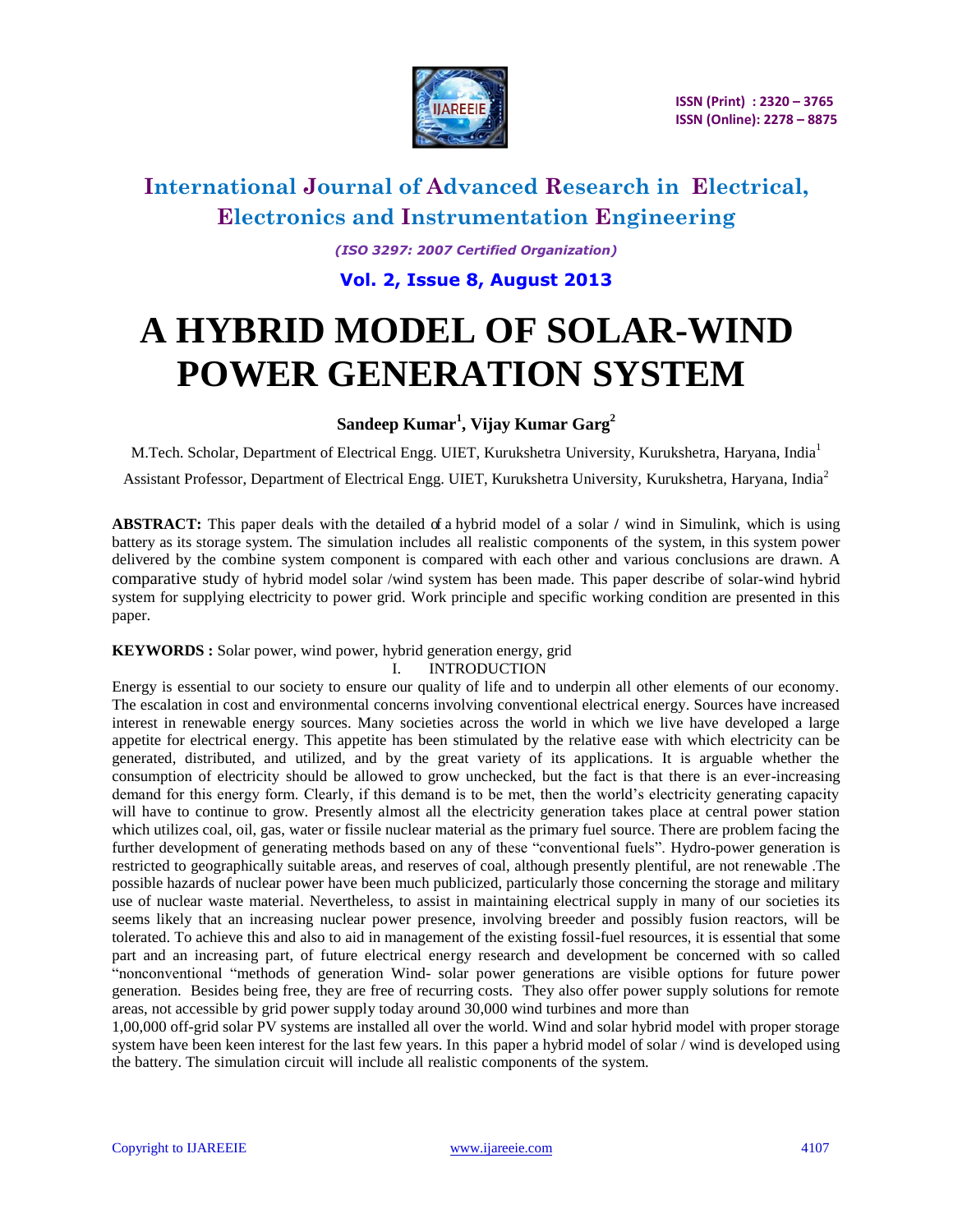

*(ISO 3297: 2007 Certified Organization)*

### **Vol. 2, Issue 8, August 2013**

#### II. LITERATURE REVIEW

Hybrid models have been an effective means of producing generating electricity throughout the world. Lots of research work has been done and continuing the accommodate new advances in this system. This paper reports the probabilistic performance assessment of a wind, Solar Photo Voltaic (SPV) Hybrid Energy System. In addition to this solar/wind system with backup storage batteries were designed, integrated and optimized to predict the behavior of generating system.

This paper proposes a hybrid energy system combining solar photovoltaic and wind turbine as a small scale alternative source of electrical energy where conventional generation is not practical. Simulation of the hybrid system under investigation was carried out by using PSIM software. A simple and cost effective maximum power point tracking technique is proposed for the photovoltaic and wind turbines. This paper provides a core of a CAD/CAA tool that can help designers determine the optimal design of a hybrid solar power system for either autonomous or grid link applications. This technique uses linear programming principles to reduce the cost of electricity while meeting the load requirement. A controller that monitors the operation of autonomous/grid linked system is designed.

This paper presents a decision support technique to help the decision makers to study the influencing factors in design of a hybrid-solar power system (HSWPS) for grind linked applications. The analytic Hierarchy Process was used to quantify the various divergences of opinions, practices and events that lead to confusion and uncertainties in planning.

This paper provides a core of a CAD/CAA tool that can help designers determine the optimal design of a hybrid solar power system for either autonomous or grid link applications. This technique uses linear programming principles to reduce the cost of electricity while meeting the load requirement. A controller that monitors the operation of autonomous/grid linked system is designed.

In this paper the various advances in photovoltaic module technology inverts, system installation practices in improving the performance of PV systems and have led to PV becoming established as a strongly competitive energy source for off-grid energy applications. PV is also on the CUSP of becoming competitive in grid connect configuration. Moreover it also introduces the modern inverters that are more efficient, have higher reliability and improved utility. System interface features. It also introduces the various improvement in designs and economics in the PV system.

This paper describes the simulation of a combined wind – solar – hydro system for electric power generation with energy storage facilities. A simple multivariable weather model including the wind speed, the solar radiation and the rain fall was developed. This model is used to evaluate the reliability of the mixed generating system. Different percentages of wind and solar generation capacities were tried as well as the solar arrays.

This paper investigates the effects of kinetic wave – particle interactions on the solar wind using a global hybrid model. The model follows the evolution of the particle distribution along an inhomogeneous field line under the influence of wave – particle interactions, an am bipolar electric field that is consistent with the particle distributions themselves and coulomb collusions. This represents the "first results": of global evolutionary study of the solar wind that take into account these kinetic effects. The model can account for the bulk acceleration of the solar wind.

In this paper Computer models of wind turbines for power system stability studies have been developed and supply to power system operators worldwide. The development of such models is of particular significance for stability studies on systems experiencing very large penetrations of wind energy such as the electricity system in the Republic of Ireland. There is a large variation in the complexity of models developed and no widespread agreement on the level of modeling detail required. The use of multiple wind turbine models for large-scale stability studies is also proving difficult. In addition, the majority of models have not been validated. This paper has examined model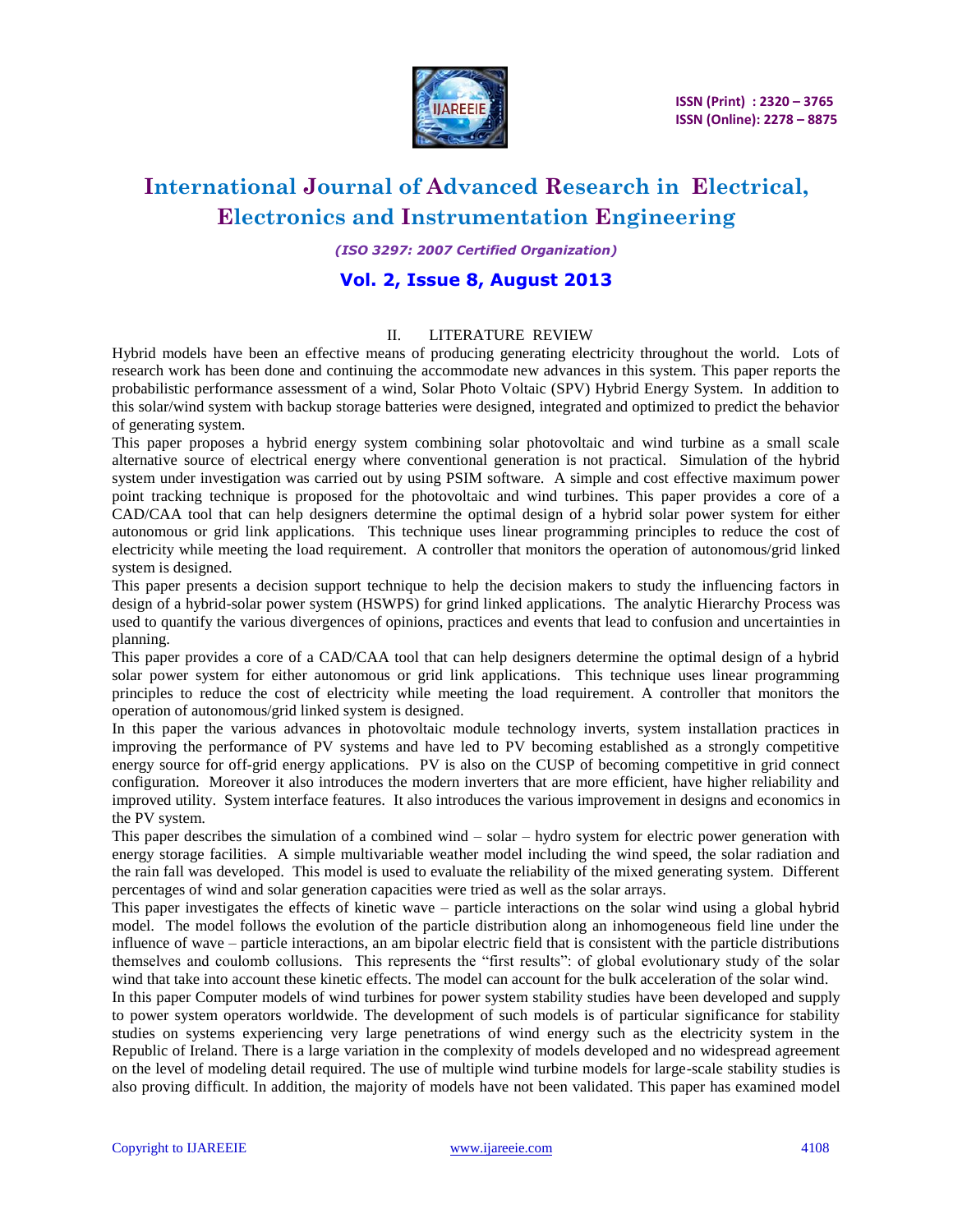

*(ISO 3297: 2007 Certified Organization)*

### **Vol. 2, Issue 8, August 2013**

development and use from the perspective of the Irish grid operator. The validation of developed models will be discussed, and a generic modeling approach will be proposed for large-scale power system stability.

This paper reports the development of a computer approach for evaluating the general performance of stand-alone wind / photovoltaic generating systems. Simple models for different system components are developed, integrated, and used to predict the behavior of generating systems based on available wind/solar and load data. The model is useful for evaluating the performance of stand-alone generating systems and gaining a better insight in the component sizes needed before they are built. Simulation results are presented for performance evaluation of a stand-alone generating system that has been previously designed to supply the average power demand of a typical residential house.

In this paper panel contribution, the modeling of wind turbines in power systems dynamics simulations is discussed. First the three most important actual wind turbine concepts are described. Then, various classes of wind turbine models are introduced and it will be discussed which model type can be integrated in power system dynamics simulation software. To conclude, it will be argued that it is possible to model various kinds of variable speed wind turbines with only one model in power system dynamics simulations.

In this investigation, wind turbine generators, photovoltaic panels, and storage batteries are used to build a gridlinked generation system which is optimal in terms of multiple criteria including cost, reliability, and emissions. Multidisciplinary design facilitates the decision maker to make more rational evaluations. A set of tradeoff solutions can be obtained using the multidisciplinary approach, which offers many design alternatives to the decision maker. A customized particle swarm optimization algorithm is developed to derive these non-dominated solutions. A gridlinked hybrid power system is designed based on the proposed approach.

#### **III.** SOLAR PHOTOVOLTAIC SYSTEM

The European PV industry Association reported that the total global PV cell production worldwide in 2002 was over 560 MW and has been growing about 30% annually in recent years. The physical of PV cell is very similar to that of the classical diode with a PN junction formed by semiconductor material. When the junction absorbs light, the energy of absorbed photon is transferred to the electron-proton system of the material, creating charge carriers that are separated at the junction. The charge carriers in the junction region create a potential gradient, get accelerated under the electric field, and circulate as current through an external circuit. The solar cell is the basic building of the PV power system it produces about 1 W of power. To obtain high power, numerous such cell are connected in series and parallel circuits on a panel (module), the solar array or panel is a group of a several modules electrically connected in series parallel combination to generate the required current and voltage. The electrical characteristics of the PV module are generally represented by the current vs. voltage (I-V) and the current vs. power (P-V) curves. Figs. and show the (IV) and (P-V) characteristics of the used photovoltaic module at different solar illumination intensities.

The I– V characteristic of the PV module are:

 $I = IL - IO (e^q(V + IRS)/nkT - 1)$ 

Where  $IL =$  photo current

- $I0 =$  diode saturation current
- $RS = series$  resistance
- $q = charge of electron$
- $k = constant$
- $T = temperature$
- N = number of PV module

Power output from the PV array can be obtained by using the equation: Ppv (t) = Ins (t)  $*$  A $*$ Eff(pv)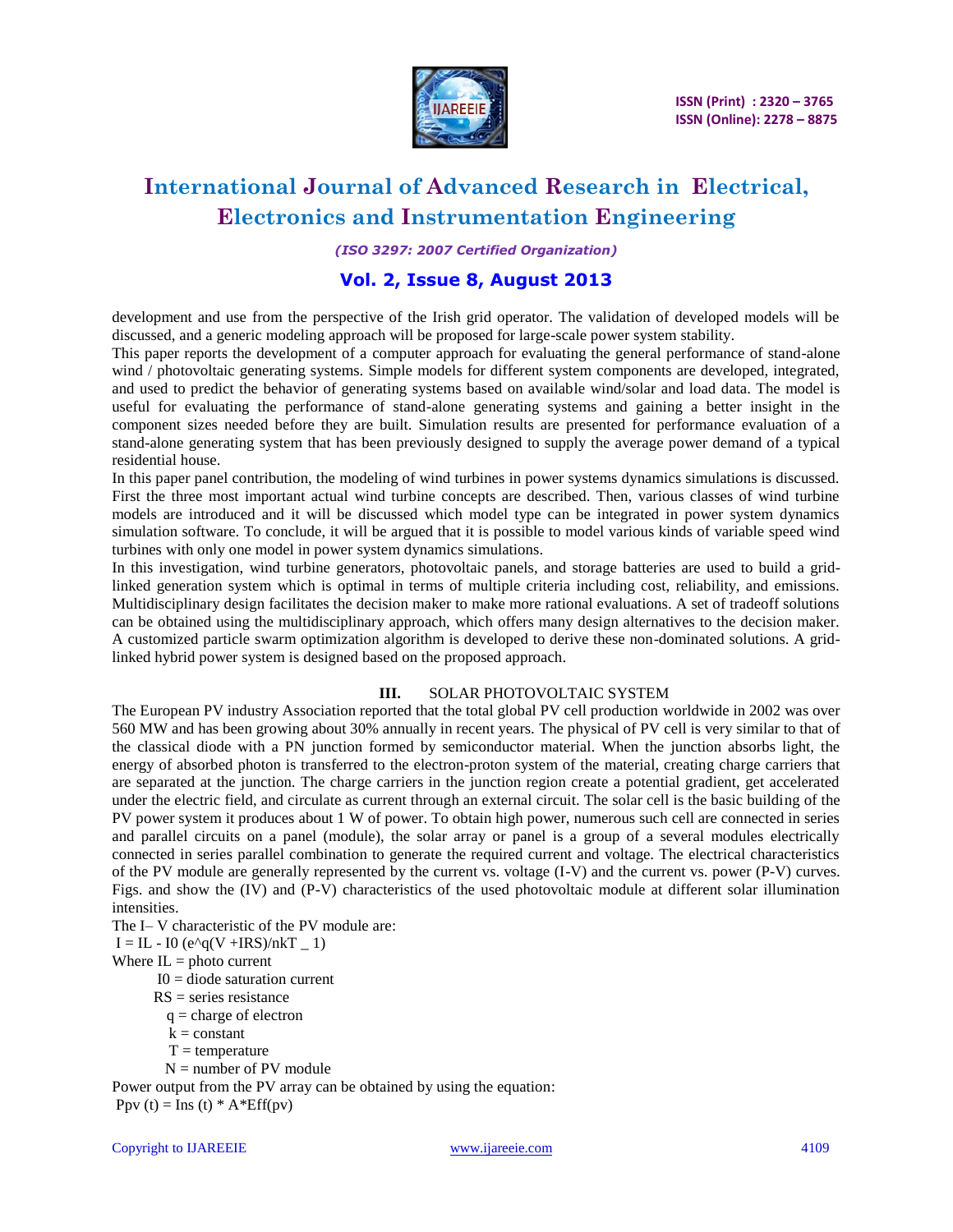

*(ISO 3297: 2007 Certified Organization)*

### **Vol. 2, Issue 8, August 2013**

Where Ins (t) = insolation data at time t (kw/ m<sup>2</sup>)

 $A = \text{area of single PV panel (m}^2)$ 

Effpv = overall efficiency of the PV panels and  $dc/dc$  converters. The Solar Cell Characteristics:

- Isc-short circuit current.
- Voc-open circuit voltage.
- **Peak power**
- $\blacksquare$  The open circuit voltage of a single solar cell is approx 0.5V.
- Much higher voltage is required for practical application.
- Solar cells are connected in series to increase its open circuit voltage.

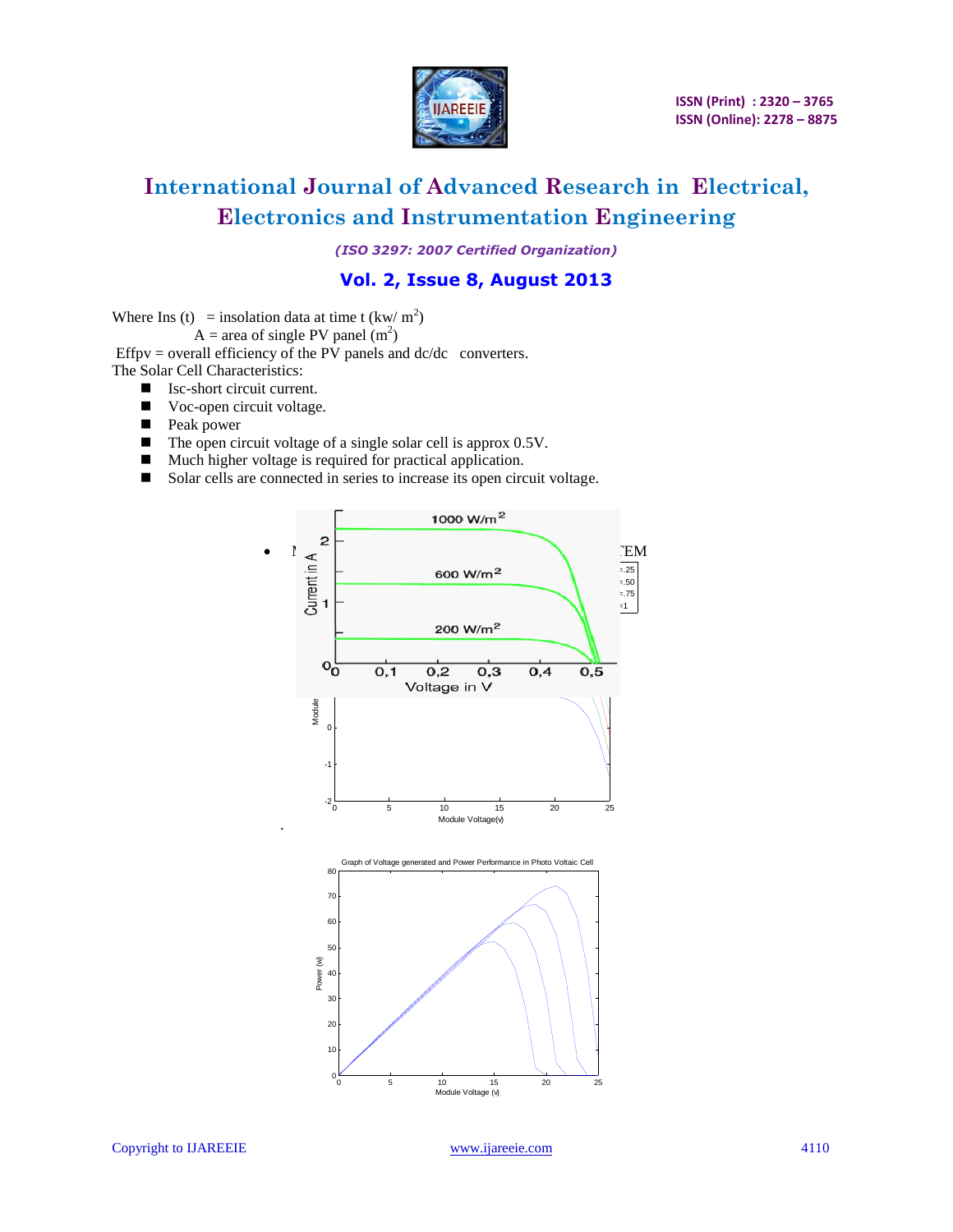

*(ISO 3297: 2007 Certified Organization)*

### **Vol. 2, Issue 8, August 2013**



#### IV. WIND ENERGY SYSTEM

Wind power systems convert the kinetic energy of the wind into other forms of energy such as electricity. Although wind energy conversion is relatively simple in concept, turbine design can be quite complex. Most commercially available wind turbine uses a horizontal – axis configuration with two or three blades, a drive train including a gearbox and a generator and a tower to support the rotor. Typical sizes for a wind turbine range from 200-750 KW, with electricity produce within a specific range of wind speed. Capital costs have declined from about \$2.2/w in early 1980 to less than \$ 1/w today. Cooperative research between DOE and manufacturing companies is aimed at increasing the aerodynamics efficiency and structural strength of wind turbine blades, developing variable speed generation and electronic power controls and using taller tower that allow access to the stronger wind found at greater height. An important factor in how much power your wind turbine will produce is the height of its tower. The power available in the wind is proportional to the cube of its speed. This means that if wind speed doubles, the power available to the wind generator increases by a factor of 8 (2 x 2 x 2 = 8) Since wind speed increases with height increases to the tower height can mean enormous increases in the amount of electricity generated by a wind turbine.



**Figure** Relationship between wind speed and wind power.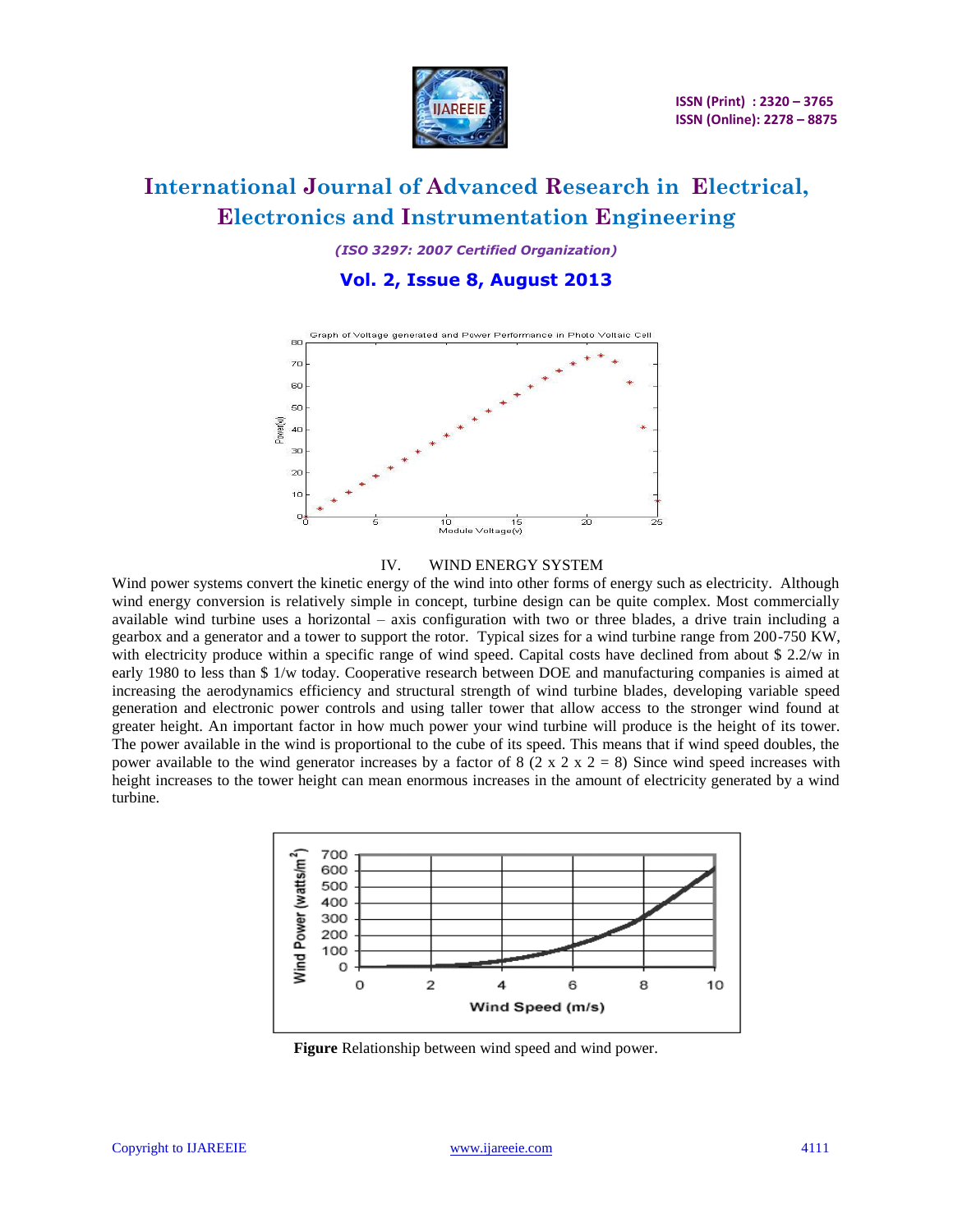

*(ISO 3297: 2007 Certified Organization)*

### **Vol. 2, Issue 8, August 2013**



**Figure** Wind speeds increase with height.

The fundamental equation governing the mechanical power capture of the wind turbine rotor blades, which drives the electrical generator, is given by

Pwin (t) =  $1/2$  \* $\ell$ \*A\*V (t) <sup>3</sup>\* Cp\*Effad

Where  $\ell = \arctan \left( \frac{\text{kg}}{\text{m}^3} \right)$ 

 $A = \text{area swept of rotor (m}^2)$ 

 $V =$  wind speed (m/s) and Effad = efficiency of the AC/DC Converter

The theoretical maximum value of the power coefficient Cp is 0.59 and it is often expressed as function of the rotor tip-speed to wind-speed ratio (*TSR*). *TSR* is defined as the linear speed of the rotor to the wind speed.

#### $TSR = \omega \Box R/V$

Where *R* and  $\omega$  are the turbine radius and the angular speed, respectively. Whatever maximum value is attainable with a given wind turbine, it must be maintained constant at that value for the efficient capture of maximum wind power. Power is directly proportional to wind speed, as the wind speed increases the power delivered by a wind turbine also increases. If wind speed is between the rated wind speed and the furling speed of the wind turbine, the power output will be equal to the rated power of the turbine. Finally, if the wind speed is less than the cut-in speed or greater than the furling speed there will be no output power from the turbine.

Power output from practical turbine:

The fraction of power extracted from the power in the wind by a practical wind turbine is usually given the symbol *Cp*, standing for the coefficient of performance. Using this notation and dropping the subscripts of Eq. the actual mechanical power output can be written as

 $Pm = Cp$  ( $\frac{1}{2}$   $\rho A u 3$ ) =  $Cp P w$ 

#### MATLAB PROGRAMMING OF WIND TURBINE

(a) The graph for power generated by a wind turbine for single value of Cp is shown below.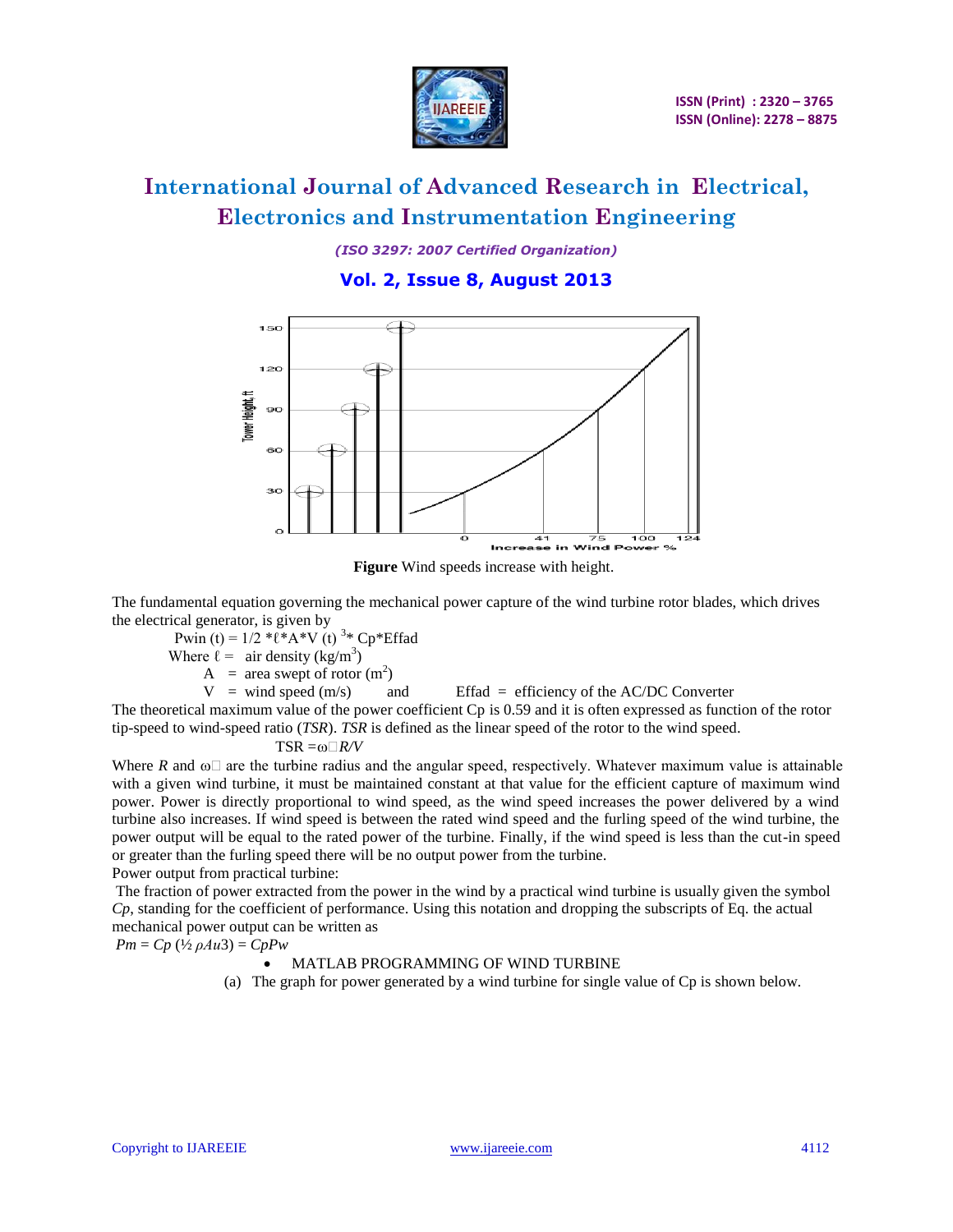

*(ISO 3297: 2007 Certified Organization)*

### **Vol. 2, Issue 8, August 2013**



(b) The graph for power generated by a wind turbine for different value of Cp is shown below.



#### V. HYBRID MODEL OF PV SOLAR AND WIND ENERGY

The escalation in electrical energy costs associated with fossil and nuclear fuels, and enhanced public awareness of potential environmental impacts of conventional energy systems has created an increased interest in the development and utilization of alternate sources. Photo voltaic and wind energy are being increasable recognized as cost effective generation sources in small isolated power systems. A realistic cost benefit analysis requires evaluation models that recognize the highly erratic nature of these energy sources while maintaining the chronology and inter dependence of the random variables inherent in them. Currently we can observe very fast development of new electrical power sources called renewable sources. These sources are environmentally friendly and use primary energy carriers like solar, wind and water flow, biogas, biomass etc.

The escalation in costs and environmental concerns involving conventional electric energy sources has increased interest in renewable energy sources. Wind, Solar PV and Biomass power generations are viable options for future power generation. Besides being pollution free, they are free recurring costs. They also offer power supply solutions for remote areas, not accessible by the grid supply. Today, around 30,000 wind turbines and more than 1, 00,000 off-grid Solar PV systems are installed all over the world. Hybrid systems can address limitations in terms of – 1. Fuel Flexibility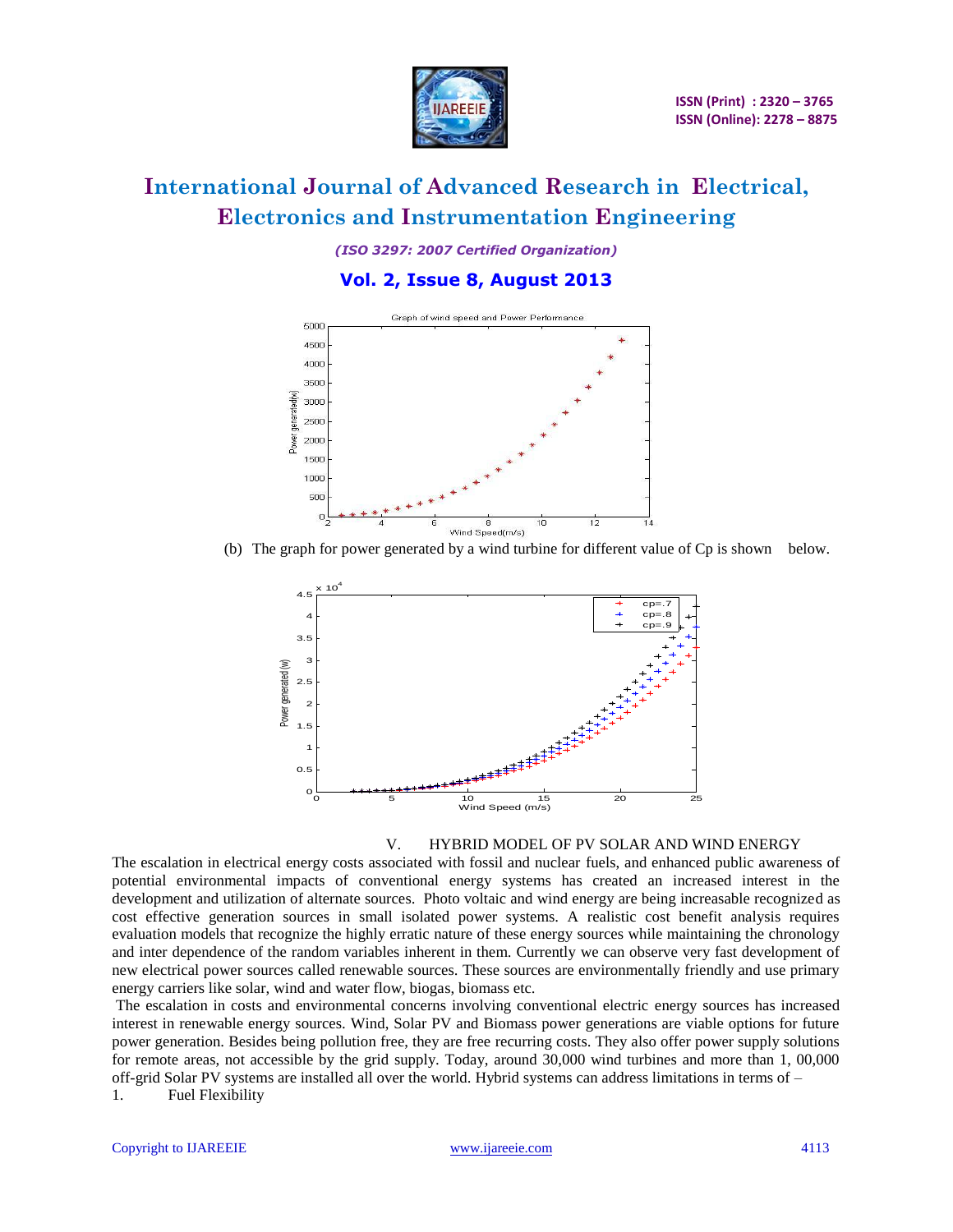

*(ISO 3297: 2007 Certified Organization)*

### **Vol. 2, Issue 8, August 2013**

- 2. Efficiency
- 3. Reliability
- 4. Emissions
- 5. Economics
- The hybrid system of solar/wind is environmental friendly.
- Uses conventional energy resources.
- Need of the hour to use conventional energy resources.
- Efficient way of supplying electricity.
- Wind speed and sun shine is different in different parts of the world.

As the wind does not blow all the time nor does the sun shine all the time, solar and wind power alone are poor power sources. Hybridizing solar and wind power sources together with storage fuel cell to cover the periods of time without sun or wind provides a realistic form of power generation. Land is a scarce resource in India and per capital land availability is low. Dedication of land area for exclusive installation of solar arrays might have to compete with other necessities that require land. The amount of land required for utility-scale solar power plants currently approximately 1 km<sup>2</sup> for every 20–60 megawatts (MW) generated could pose a strain on India's available land resource. The architecture more suitable for most of India would be a highly distributed set of individual rooftop power generation systems, all connected via a local grid. However, erecting such an infrastructure, which does not enjoy the economies of scale possible in mass, utility-scale, solar panel deployment, needs the market price of solar technology deployment to substantially decline, so that it attracts the individual and average family size household consumer.

That might be possible in the future, because PV is projected to continue its current cost reductions for the next decades and be able to compete with fossil fuel. Some noted think-tanks recommend that India should adopt a policy of developing solar power as a dominant component of the renewable energy mix, since being a densely populated in the sunny tropical belt, the subcontinent has the ideal combination of both high solar insolation and therefore a big potential consumer base density. In one of the analyzed scenarios, India can make renewable resources such as solar the backbone of its economy by 2050, reining in its long-term carbon emissions without compromising its economic growth potential.

The standalone solar photovoltaic energy system cannot provide reliable power during non-sunny days. The standalone wind system cannot meet the constant load demands due to significant fluctuations in the magnitude of wind speeds throughout the year. Therefore, energy storage systems will be required for each of these systems in order to satisfy the power demands. Usually storage

System is expensive and the size has to be reduced to a minimum possible for the renewable energy system to be cost effective. Hybrid power systems can also be used to reduce energy storage requirements. By integrating and optimizing the solar photovoltaic and wind systems, the reliability of the systems can be improved and the unit cost of power can be minimized. In India the Solar-Wind Hybrid power plants are technically approved by the Ministry of New and Renewable Energy (MNRE). These Solar / Wind Hybrid power plants generate electricity and can be an alternate source for the costly diesel generators which are run during the power cuts and also in locations where continuous EB supply is not available. The Returns on Investment (ROI) of these projects are very less and also with the Central Financial Assistance provided by the governments it is much faster. With these systems we can generate, store and use the power as and when required and also for rural electrification.

The Solar/Wind hybrid model block diagram is shown in the figure below: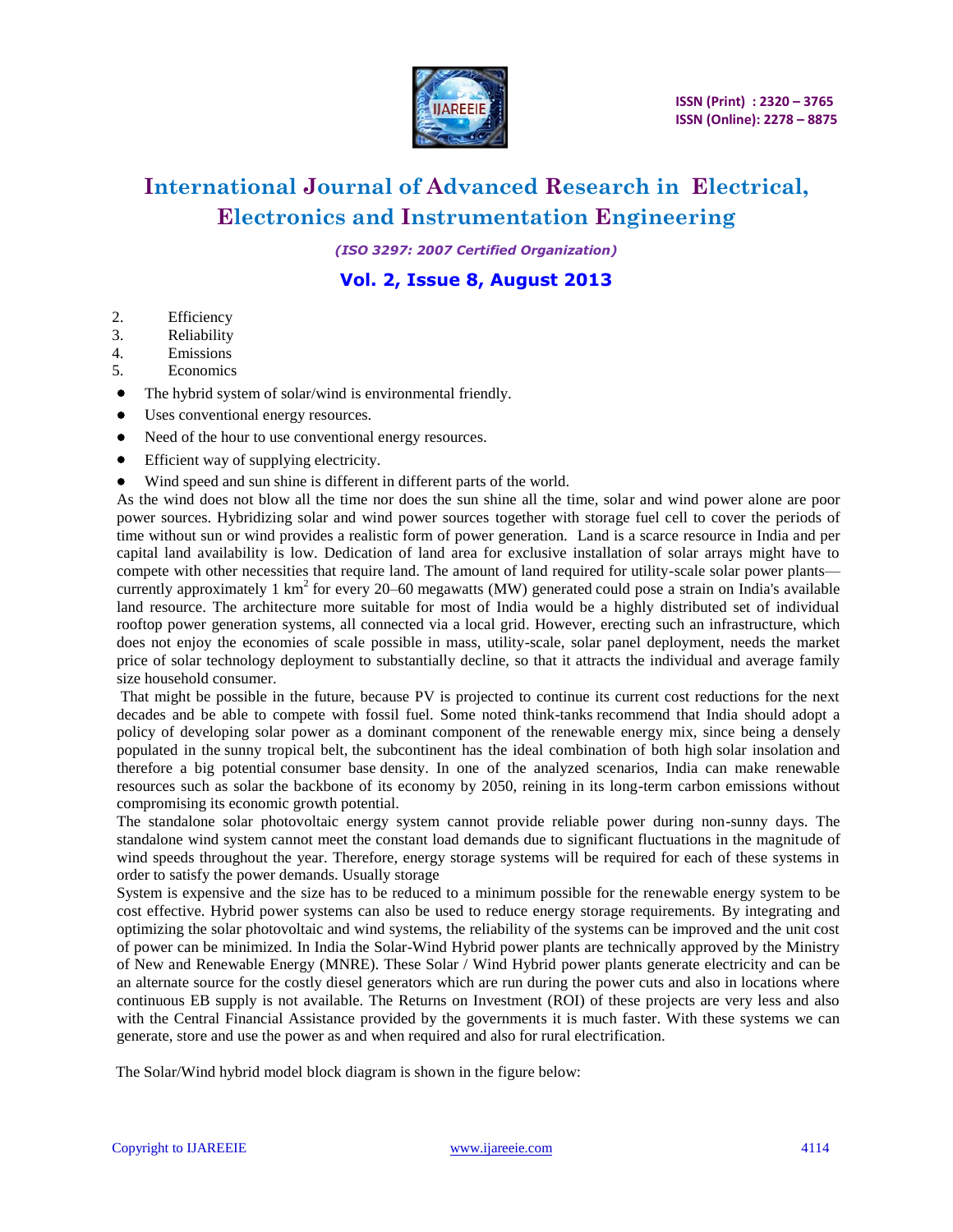

*(ISO 3297: 2007 Certified Organization)*

**Vol. 2, Issue 8, August 2013**



 **Fig-** Wind / SPV Hybrid energy model configuration.

Where,

WEG = wind energy generator  $SPV = solar photovoltaic panels$  $CC = power$  conditioning units  $BAT = battery$  banks  $INV = inverter$ Combine power output power from a Wind and a PV module:

The total wind- and PV-generated power during each hour is first computed as follows:

 $P_{Gen}(t) = P_{Wind}(t) + N_{PV} \times P_{PV}(t)$ 

Where NPV is the number of PV panels, and *PWind(t)* is the power from the wind at time.



#### VI. CONCLUSIONS

Obviously, a complete hybrid power system of this nature may be too expensive and too labor intensive for many Industrial Technology Departments. The enhancements to instruction, especially in making electrical power measurements more physical, intuitive and real-world are substantial and the costs and labor involved in some adaptation of the ideas in this paper to a smaller scale setup are reasonable. In other places, other power sources could be used. For example hybrid combinations of wind power, solar power, geothermal power, hydroelectric power, tidal power, biomass generated power, power from incineration of solid wastes, and many other technologies